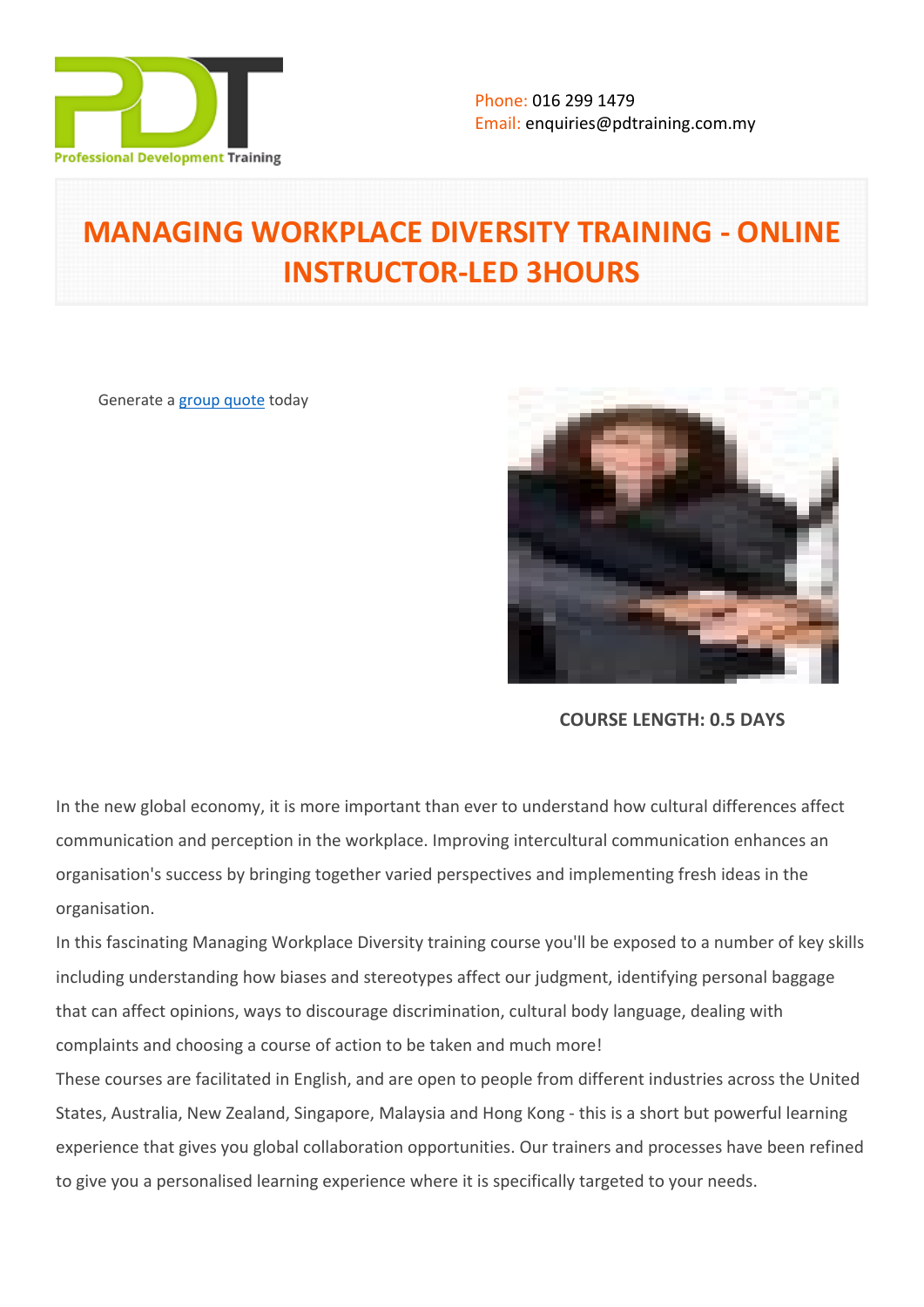We use secure Video Conferencing with interactive features such as live polling, screen sharing,

whiteboards, live chat and breakout sessions. Please discuss your preferred platform, most commonly we use Microsoft Teams, Skype for Business, Webex or Zoom upon request.

These courses are facilitated in English, and are open to people from different industries across New Zealand, Australia, Singapore, Malaysia and Hong Kong - this is a short but powerful learning experience that gives you global collaboration opportunities. Our trainers and processes have been refined to give you a personalised learning experience where it is specifically targeted to your needs.

This fun, high-energy professional development training course is available in Australia, New Zealand, Singapore, Hong Kong, Malaysia.

\*\*Please note, these classes run to a very tight schedule, please follow the invitation and join the class 10 minutes prior to commencement so you are ready to participate and don't miss a minute!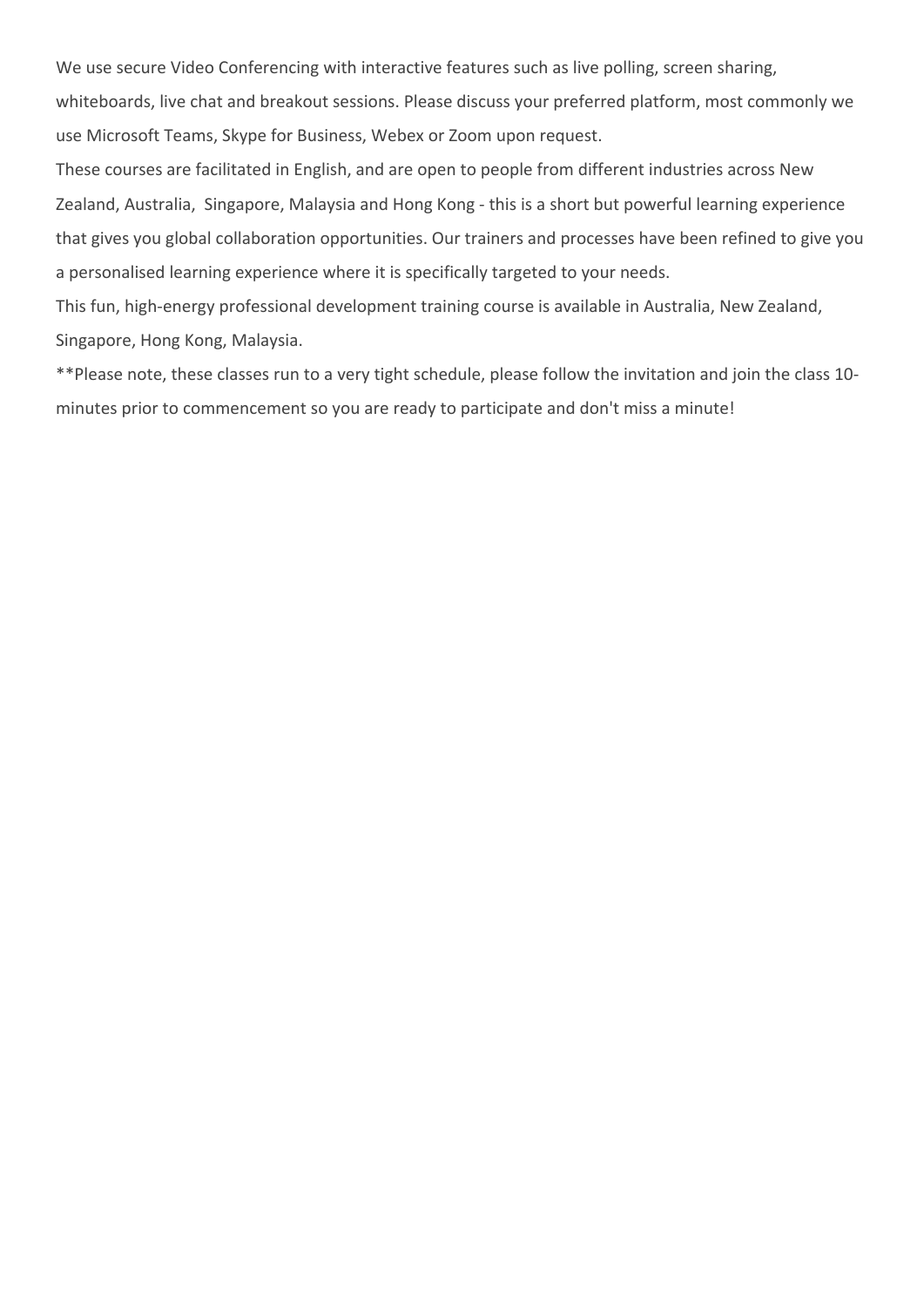#### **MANAGING WORKPLACE DIVERSITY TRAINING - ONLINE INSTRUCTOR-LED 3HOURS COURSE OUTLINE**

#### **FOREWORD**

As the world gets smaller, the workforce becomes more mobile and outsourcing becomes more common.

The need to understand diversity and to be able to include cultural diversity as part of the work-place culture is becoming increasingly important.

Around the world, we celebrate and encourage cultural diversity and many organisations are multicultural by design. However this diversity can bring with it a series of issues that need to be highlighted and understood, so this course was designed to help organisations create a positive cultural awareness and policy.

### **OUTCOMES**

#### **After completing this course participants will be able to:**

- Learn about stereotypes & biases, how they develop, and gain insights into one's own perspectives
- Gain effective strategies for removing barriers to diversity in the workplace
- Communicate more effectively in a diverse population
- Learn the importance of non-verbal communication
- Master ways of encouraging diversity in the workplace while discouraging and preventing discrimination
- Learn how to respond to personal complaints & develop a support system to manage this resolution process
- Gain a professional approach to record, analyse and resolve situations involving diversity
- Learn how to create a mechanism of prevention to reduce negative or discriminating situations and to keep them from repeating

#### **MODULES**

#### **Lesson 1: Understanding Stereotypes**

- Stereotypes vs. Biases
- Identifying Your Baggage
- Understanding what this Means

#### **Lesson 3: Verbal Communication Skills**

- Listening and Hearing: They aren't the same thing
- Asking Questions
- Communicating with Power

#### **Lesson 2: Breaking Down the Barriers**

- Changing your Personal Approach
- Encouraging Workplace Changes
- Encouraging Social Changes

# **Lesson 4: Non-Verbal Communication Skills**

- Body Language
- The Signals you Send to Others
- It's not WHAT you say, It's HOW you say it